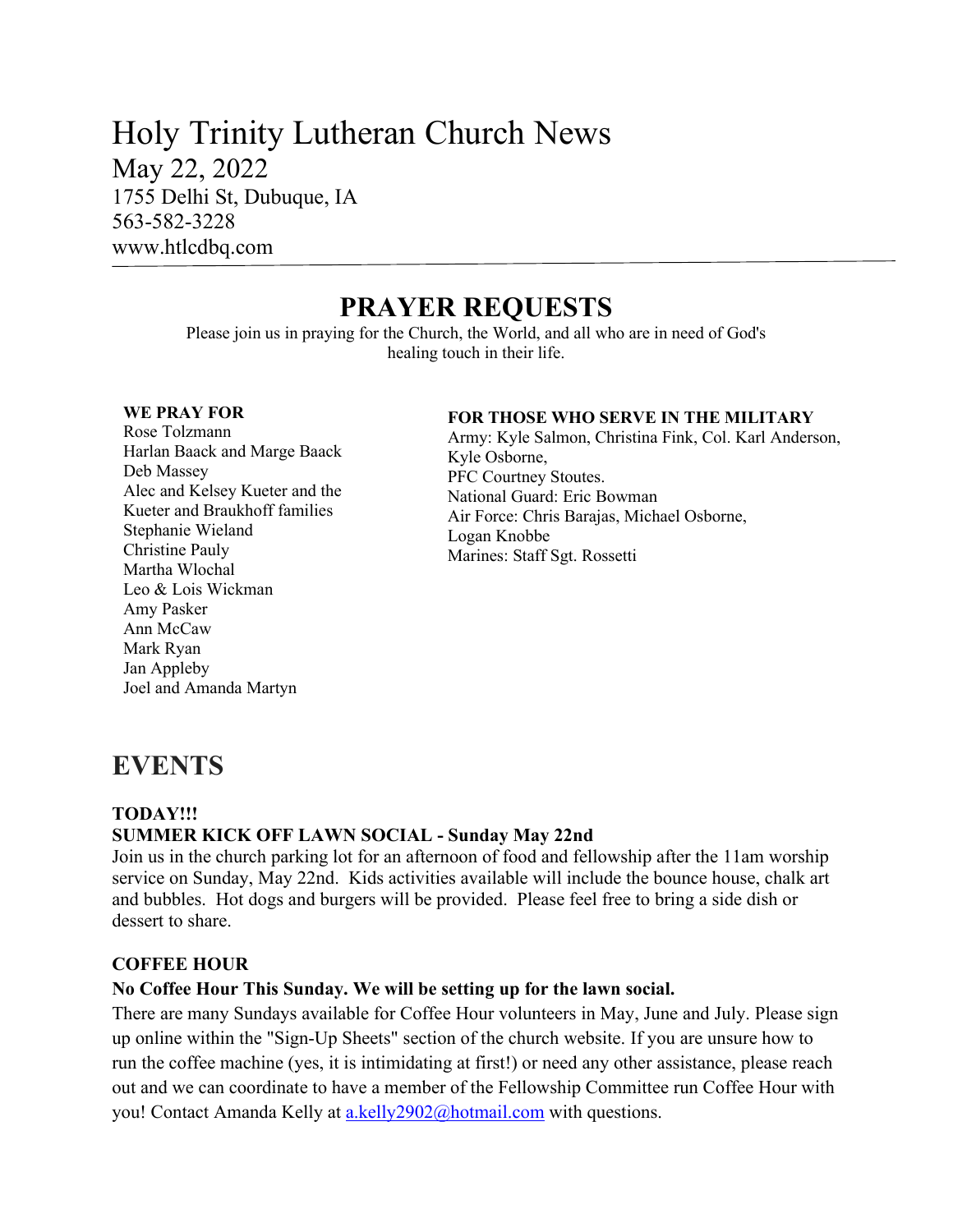**TRINITY KIDS IS BACK ON!** Sunday mornings between services, 9:45A.M. – 10:45AM. Join us downstairs in the Fellowship Hall as we continue to play, learn about Jesus' love, and get to know each other in time for the summer! If you are interested in filling in helping teach and lead Sunday School, please let me know at [Youth@htlcsdbq.com!](mailto:Youth@htlcsdbq.com) God's peace with you all!

**UPCOMING FOOD DISTRIBUTIONS July 16th.** Contact Gretchen Kueter at (563) 590- 0174 or Glenn Lichti at (563) 845-8832. Distribution from 9 am to 11 am (while supplies last) No pre-registration is required. Please stay in your vehicle. We will bring the food to you.

## **LUTHERAN WORLD RELIEF QUILTERS**

1st and 3rd Tuesday of every month, 9:00 a.m. Fellowship Hall

Do you like to Quilt? Are you interested in learning how to quilt? Join us and try it out! This fun group meets on the 1st and 3rd Tuesday of every month at 9:00 a.m. in Fellowship Hall (lower level). We make quilts that provide love, warmth, and comfort throughout the world. Have questions? Contact Diane Kalmes at 920-344-6148.

# **ANNOUNCEMENTS**

## **INTRODUCING NOAH'S ARK NEW ASSISTANT DIRECTOR**

Hi everyone! I am Stephanie Hendricks, and I am going to be the new Assistant Director at Noah's Ark. I graduated from South Dakota State University with a bachelor's degree majoring in Early Childhood Education. I have been working with children in a variety of settings for the past 9 years. I moved to Dubuque in 2017. While I got the lay of the land, I taught preschool in Platteville for a year prior to working with Dubuque Head Start as their Education Coordinator for 4 years. Fall of 2020, my husband, Kyle, and I were blessed with a beautiful little girl. Her name is Ava and she is making this transition with me to Noah's Ark! I am so excited to work with Jenifer and the amazing teaching staff. Please feel free to introduce yourself as you see me around!

**THE OUTREACH TEAM NEEDS YOUR HELP!** Our Mini Food Pantries are almost completely empty. Please consider bringing food, fresh produce, household items and hygiene products to church on the first and third Sunday of the month. Donations can be placed in the boxes at the church entrance. Our food insecure neighbors truly appreciate it!! If you have any questions, please contact Glenn Lichti or Gretchen Kueter.

**QUILTING MATERIALS NEEDED** The LWR quilters are in need of material for our backs and tops. Cotton/polyester blends make the best material. Will use down to 6" sized squares. Please no wool, stretch knits, upholstery, sheer curtain or satin materials. Sheets are needed for larger material to make the backs of the quilts. Any questions or have a large quantity for pickup, please call Diane Kalmes at 920-344-6148.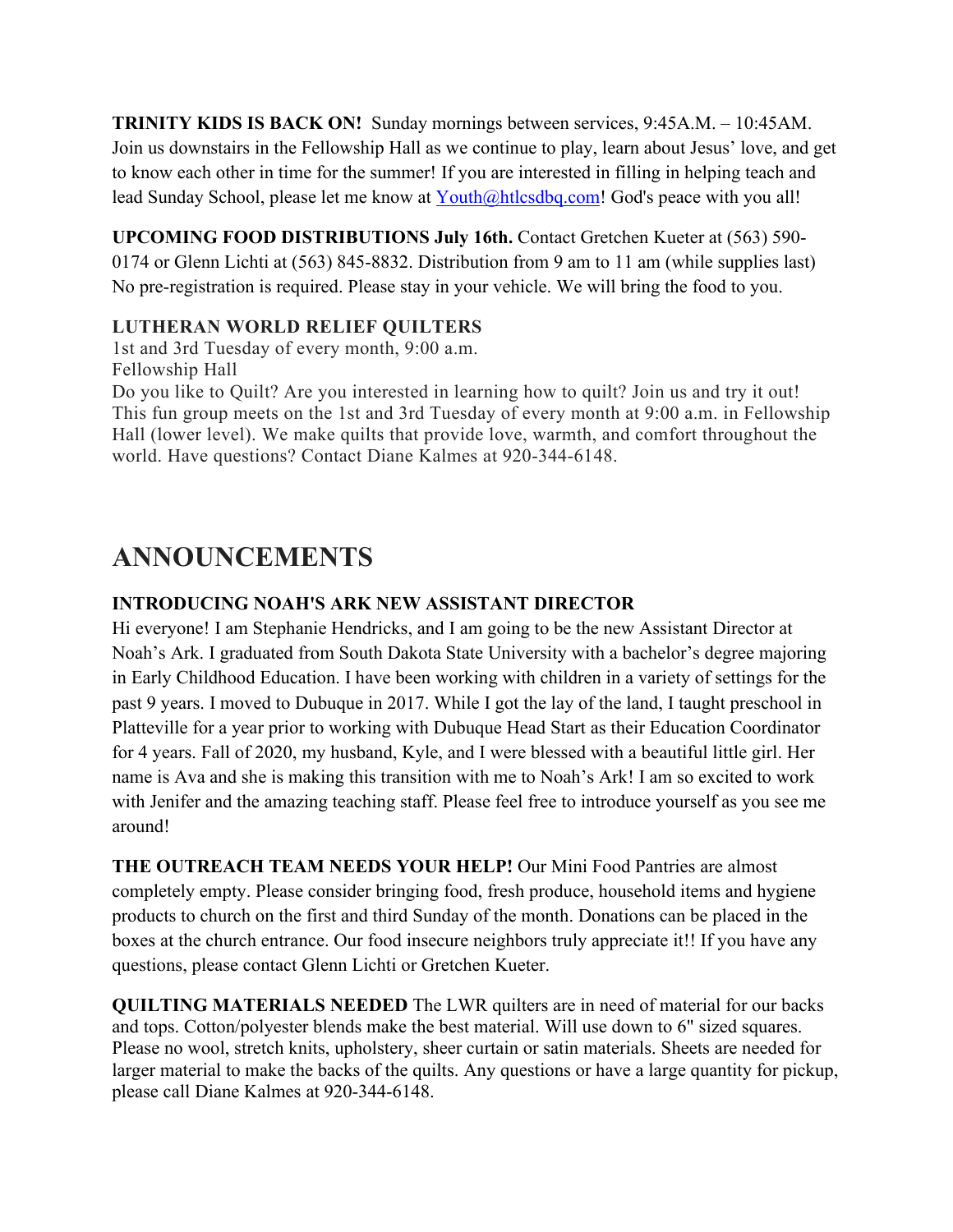### **DUBUQUE FOOD PANTRY-MAY SPECIAL APPEAL**

The mission of the Dubuque Food Pantry is to make food available to needy people in the Tri-State Area. Clients are referred to the Pantry by churches and religious organizations, public and private service agencies, and by members of the Board of Directors. The client then receives food and various other items at the Food Pantry, located at 1598 Jackson Street, Dubuque, IA 52001. The food pantry is open M-F, 8AM-5PM. Their web site is: govserv.org/us/Dubuque/1054459077969377/Dubuque-food-pantry#contact.

The monthly food distributions that we host and participate in are another way we help feed the needy in our community. This helps for only a short time each month.

As the pandemic is easing the current inflation and supply issues are continuing to reduce the ability of many families to secure adequate food supplies. In addition to donating food or money to the Dubuque food pantry, we should continue our efforts to stock our little food pantries at Holy Trinity. The 7/24 availability of this food source is very important. We now have a refrigerator to allow perishables to be donated.

Donations may be sent directly to the Dubuque food pantry or by using the yellow special appeal May envelope for this purpose. For those who have gardens, the food pantry can always use fresh produce in season.

Paul Dettmann for the Stewardship Committee

# **FROM THE OFFICE**

**OFFICE HOURS** Monday - Thursday 9:00 A.M. - 3:00 P.M. Friday 9:00 A.M. - Noon Saturday & Sunday Closed

**CAN WE PRAY FOR YOU?** We have a group of faithful people who pray for our community every day. Submit your request online or call the church office at 563-582-3228.

**PASTORAL VISITS** If you would like a pastoral visit in person or by phone, please contact: Pastor Josh Martyn - (563) 613-4337 or htlcdbqpastor@gmail.com